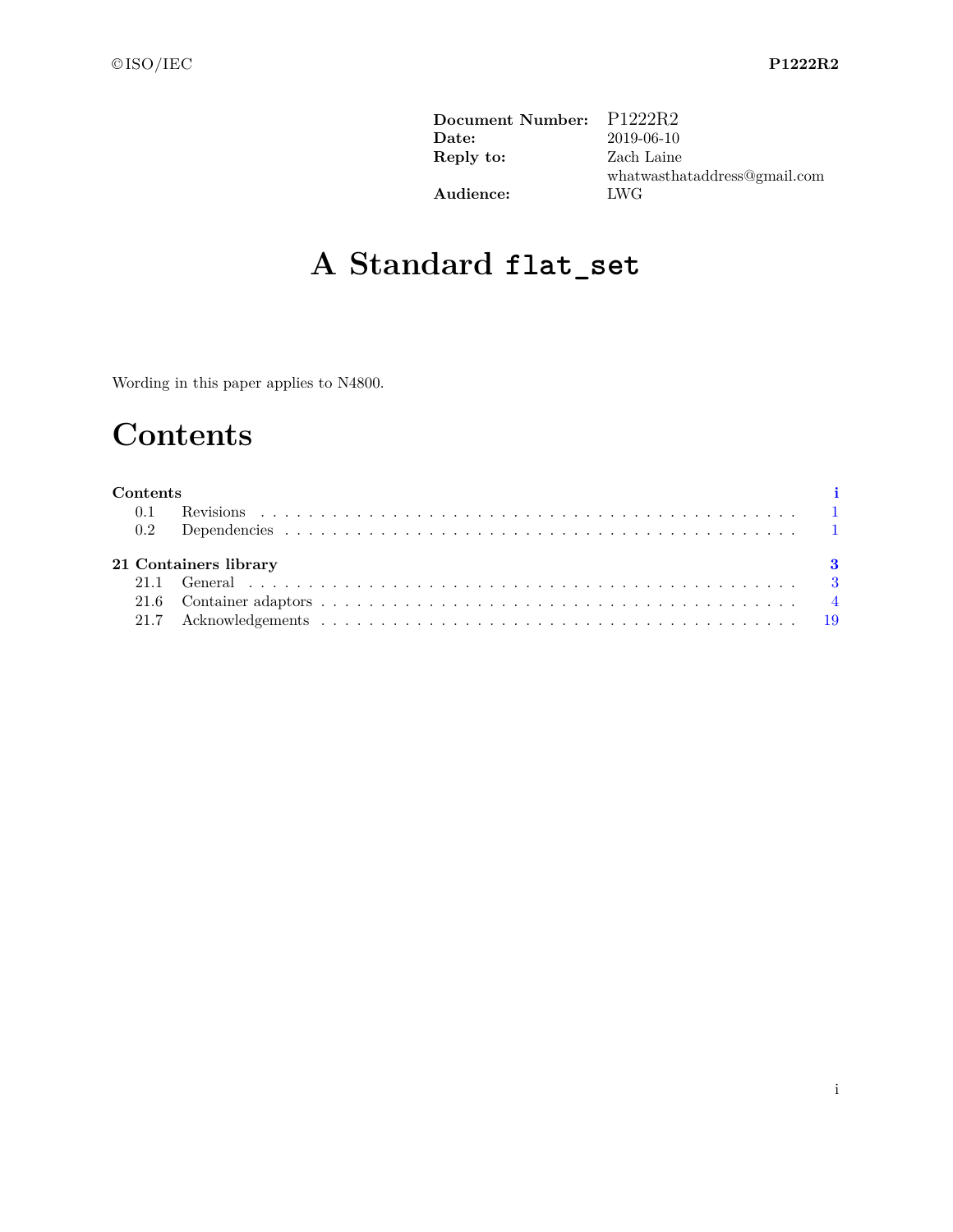# <span id="page-1-0"></span>**0.1 Revisions**

# **0.1.1 Changes from R1**

— Cross-apply wording fixes from the flat\_map wording review.

# **0.1.2 Changes from R0**

- Remove previous sections.
- Wording.

## <span id="page-1-1"></span>**0.2 Dependencies**

The wording in this document is expressed as differences against the current working draft with P0429 "A Standard flat\_map" applied.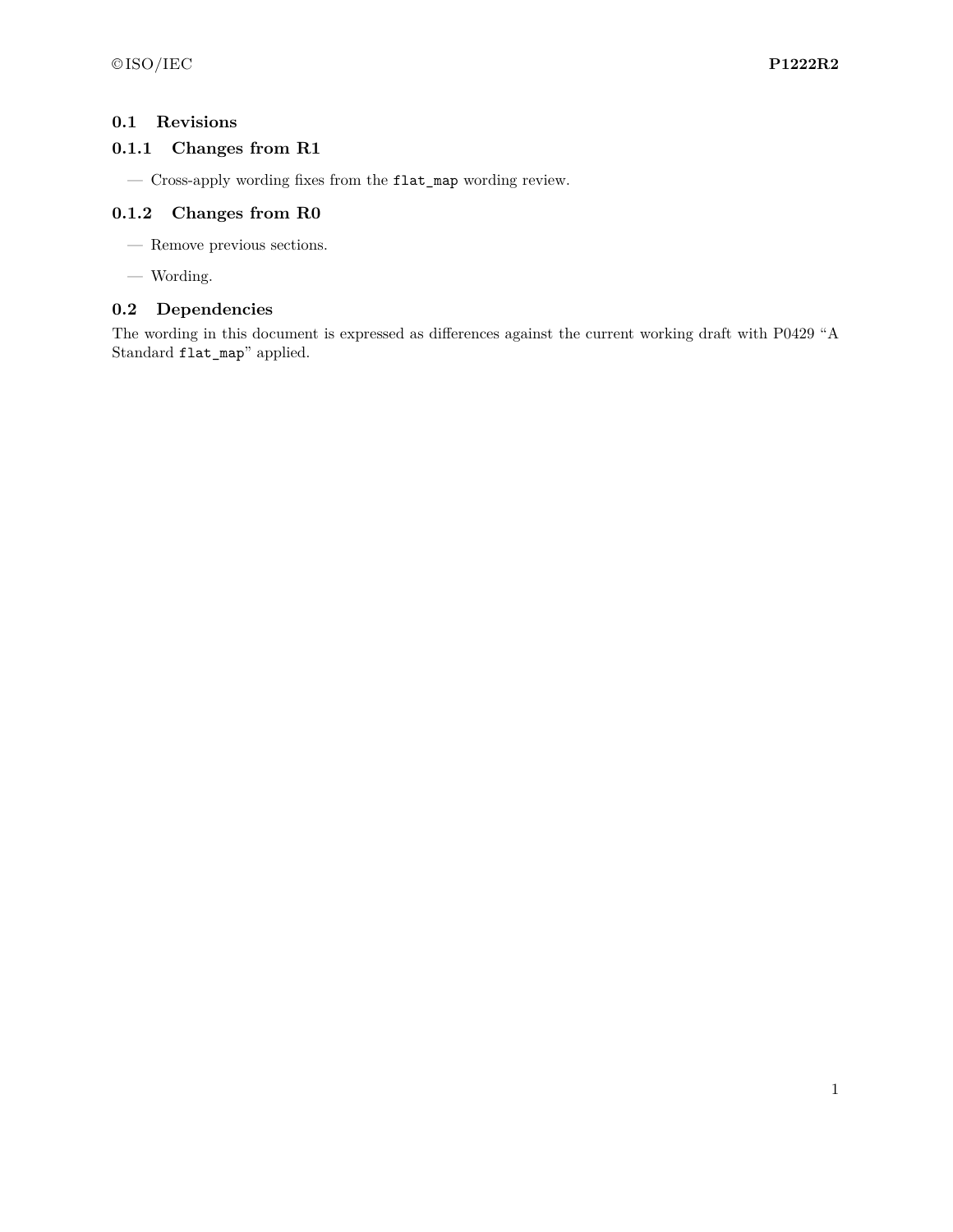# **15.5.1.2 Headers [headers]**

| <algorithm></algorithm>                   | <flat_map></flat_map>               | <memory_resource></memory_resource>   | $<$ streambuf>                   |
|-------------------------------------------|-------------------------------------|---------------------------------------|----------------------------------|
| <any></any>                               | $\text{1at}$ set $>$                | $mutex$                               | <string></string>                |
| <array></array>                           | <forward list=""></forward>         | $new$                                 | <string_view></string_view>      |
| $<$ atomic $>$                            | <fstream></fstream>                 | <numeric></numeric>                   | <strstream></strstream>          |
| <bit></bit>                               | <functional></functional>           | <optional></optional>                 | <syncstream></syncstream>        |
| <bitset></bitset>                         | <future></future>                   | <ostream></ostream>                   | <system_error></system_error>    |
| <charcony></charcony>                     | <initializer list=""></initializer> | <queue></queue>                       | <thread></thread>                |
| <chrono></chrono>                         | $\langle$ iomanip $\rangle$         | $<$ random $>$                        | <tuple></tuple>                  |
| <codecvt></codecvt>                       | $\zeta$ ios $>$                     | <ranges></ranges>                     | <typeindex></typeindex>          |
| <compare></compare>                       | $iosfwd$                            | $ratio$                               | <typeinfo></typeinfo>            |
| <complex></complex>                       | <iostream></iostream>               | <regex></regex>                       | <type_traits></type_traits>      |
| <concepts></concepts>                     | <istream></istream>                 | <scoped_allocator></scoped_allocator> | <unordered_map></unordered_map>  |
| <condition_variable></condition_variable> | <iterator></iterator>               | $set$                                 | <unordered set=""></unordered>   |
| <contract></contract>                     | <limits></limits>                   | <shared mutex=""></shared>            | <utility></utility>              |
| <deque></deque>                           | <list></list>                       | $<$ span $>$                          | <valarray></valarray>            |
| <exception></exception>                   | $locale$                            | <sstream></sstream>                   | $\langle \text{variant} \rangle$ |
| <execution></execution>                   | <map></map>                         | <stack></stack>                       | <vector></vector>                |
| <filesystem></filesystem>                 | $memory$                            | <stdexcept></stdexcept>               | <version></version>              |

Table 1 — C++ library headers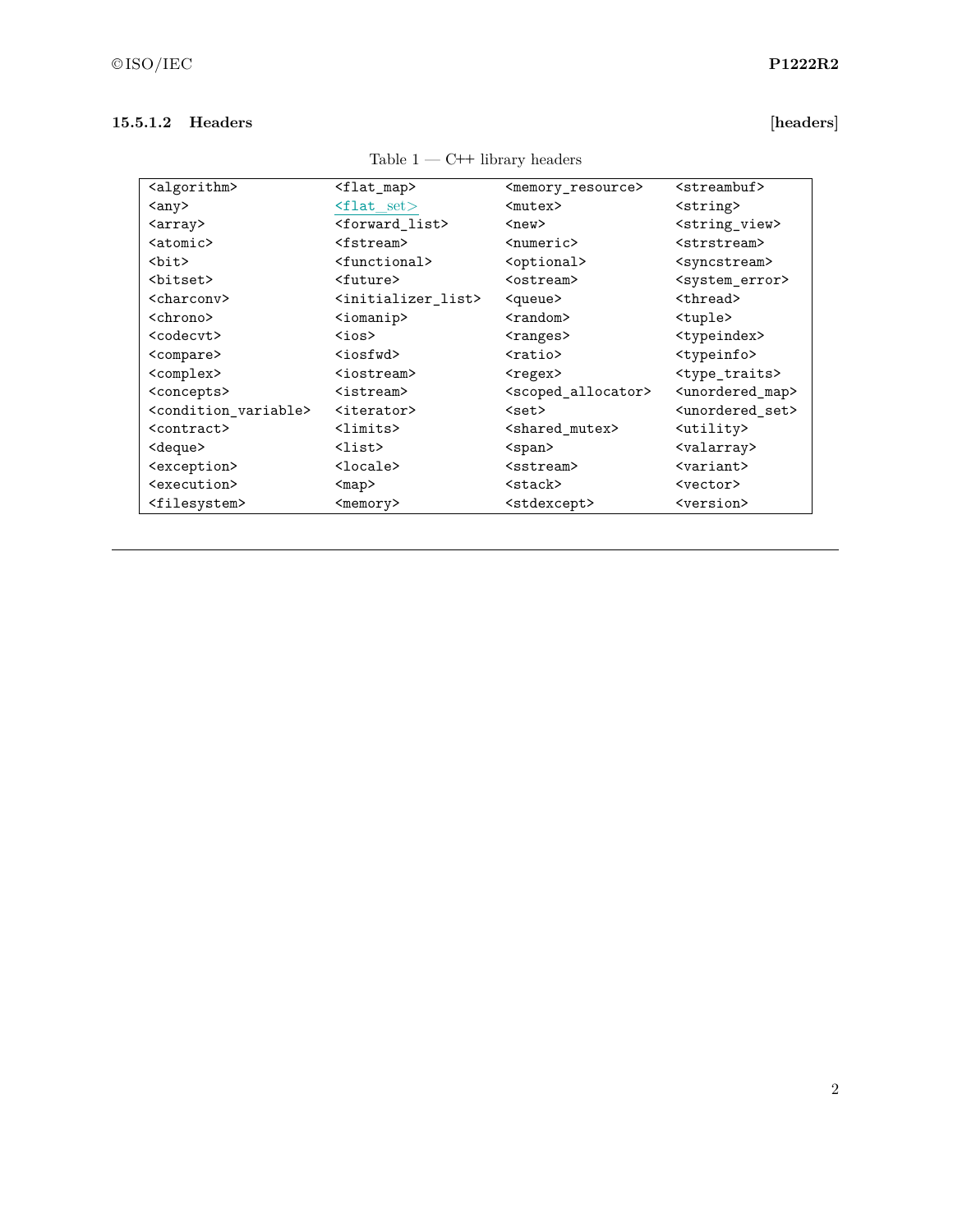# <span id="page-3-0"></span>**21 Containers library [containers]**

# <span id="page-3-1"></span>**21.1 General Containers.general**

- <sup>1</sup> This Clause describes components that C**++** programs may use to organize collections of information.
- <sup>2</sup> The following subclauses describe container requirements, and components for sequence containers and associative containers, as summarized in Table 76.

|      | Subclause                        | Header(s)                      |
|------|----------------------------------|--------------------------------|
| 21.2 | Requirements                     |                                |
| 21.3 | Sequence containers              | <array></array>                |
|      |                                  | <deque></deque>                |
|      |                                  | <forward_list></forward_list>  |
|      |                                  | $\langle$ list $\rangle$       |
|      |                                  | <vector></vector>              |
| 21.4 | Associative containers           | $map$                          |
|      |                                  | $<$ set $>$                    |
| 21.5 | Unordered associative containers | <unordered map=""></unordered> |
|      |                                  | <unordered set=""></unordered> |
| 21.6 | Container adaptors               | <queue></queue>                |
|      |                                  | $\langle$ stack $\rangle$      |
|      |                                  | <flat map=""></flat>           |
|      |                                  | $f$ lat set $>$                |
| 21.7 | Views                            | $<$ span $>$                   |

Table  $2$  — Containers library summary

### **21.2.3** Sequence containers **and intervals [Sequence.reqmts]**

<sup>1</sup> A sequence container organizes a finite set of objects, all of the same type, into a strictly linear arrangement. The library provides four basic kinds of sequence containers: vector, forward\_list, list, and deque. In addition, array is provided as a sequence container which provides limited sequence operations because it has a fixed number of elements. The library also provides container adaptors that make it easy to construct abstract data types, such as stacks, queues, flat\_maps, or flat\_multimaps, flat\_sets, or flat\_multisets out of the basic sequence container kinds (or out of other kinds of sequence containers).

# **21.2.6 Associative containers [associative.reqmts]**

<sup>1</sup> Associative containers provide fast retrieval of data based on keys. The library provides four basic kinds of associative containers: set, multiset, map and multimap. The library also provides container adaptors that make it easy to construct abstract data types, such as flat\_maps-or, flat\_multimaps, flat\_sets, or flat\_multisets, out of the basic sequence container kinds (or out of other program-defined sequence containers).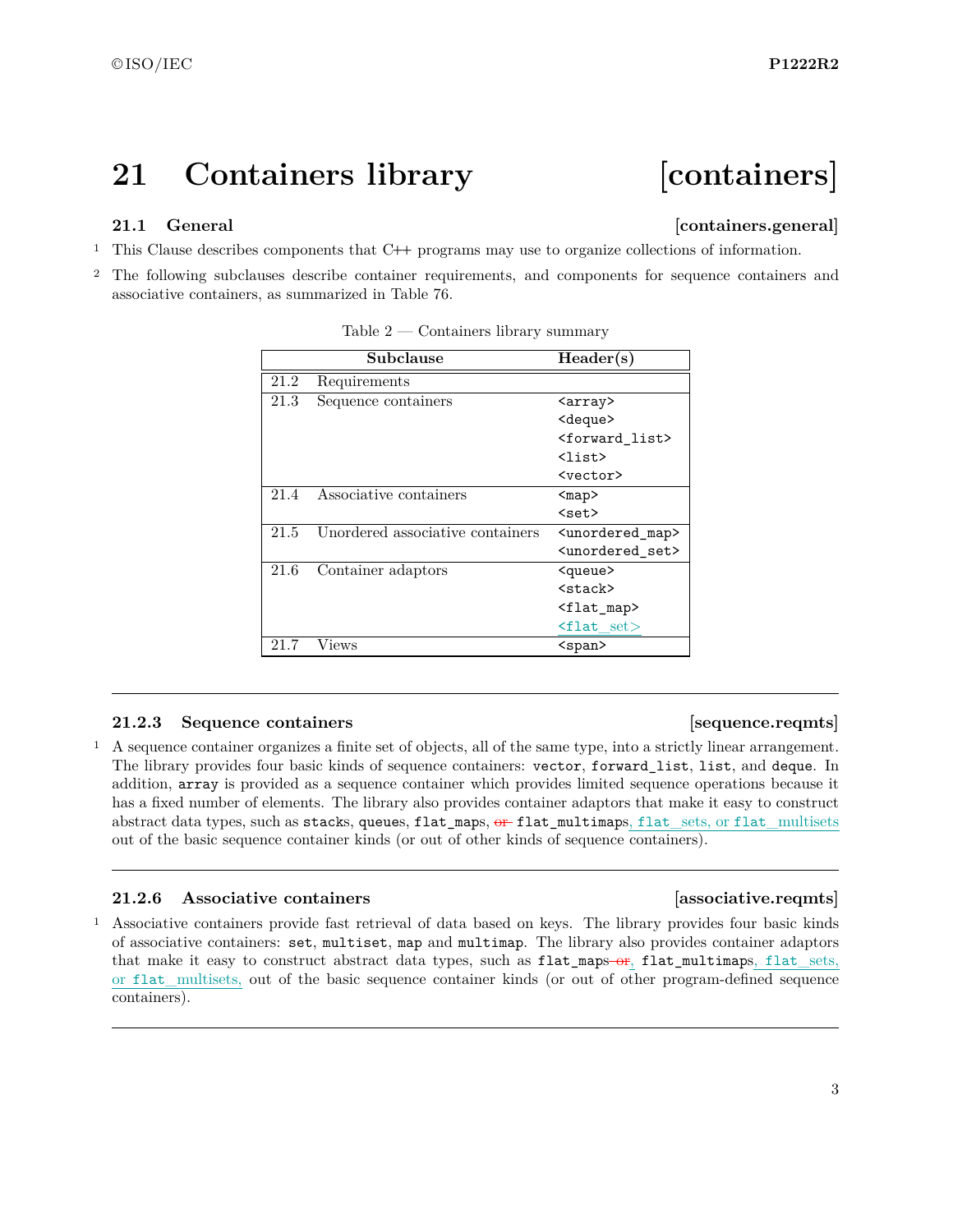### <span id="page-4-0"></span>**21.6 Container adaptors [container.adaptors]**

### **21.6.1 In general [container.adaptors.general]**

<sup>1</sup> The headers <queue>, <stack><del>and</del>, <flat\_map> and <flat\_set> define the container adaptors queue, priority\_queue, stack-and, flat\_map, and flat\_set.

### **21.6.4 Header <flat\_set> synopsis [flatset.syn]**

```
#include <initializer_list>
```

```
namespace std {
  // 21.6.5, class template flat_set
  template<class Key, class Compare = less<Key>, class Container = vector<Key>>
    class flat_set;
  // 21.6.6, class template flat_multiset
  template<class Key, class Compare = less<Key>, class Container = vector<Key>>
    class flat_multiset;
}
```
### <span id="page-4-1"></span>**21.6.5 Class template flat\_set [flatset]**

- <sup>1</sup> A flat\_set is a container adaptor that provides an associative container interface that supports unique keys (contains at most one of each key value) and provides for fast retrieval of the keys themselves. flat\_set supports random access iterators.
- <sup>2</sup> A flat set satisfies all of the requirements of a container and of a reversible container  $(21.2)$ . flat set satisfies the requirements of an associative container (21.2.6), except that:
- $(2.1)$  it does not meet the requirements related to node handles  $(21.2.4)$ ,
- $(2.2)$  it does not meet the requirements related to iterator invalidation  $(21.2.1)$ , and
- $(2.3)$  the time complexity of the insert, emplace, emplace hint, and erase members that respectively insert, emplace or erase a single element from the set is linear, including the ones that take an insertion position iterator.

A flat set does not meet the additional requirements of an allocator-aware container, as described in Table 65.

- <sup>3</sup> A flat\_set also provides most operations described in (21.2.6) for unique keys. This means that a flat\_set supports the a\_uniq operations in  $(21.2.6)$  but not the a\_eq operations. For a flat\_set <Key> both the key type and mapped type are Key.
- <sup>4</sup> Descriptions are provided here only for operations on flat\_set that are not described in one of those tables or for operations where there is additional semantic information.
- <sup>5</sup> Any sequence container supporting random access iteration can be used to instantiate flat set. In particular, vector  $(21.3.11)$  and deque  $(21.3.8)$  can be used. [*Note*: vector <br/>bool> is not a sequence container. *end note*]
- <sup>6</sup> The program is ill-formed if Key is not the same type as KeyContainer::value\_type or is\_nothrow\_ swappable\_v<KeyContainer> is false.
- <sup>7</sup> The effect of calling a constructor that takes a sorted\_unique\_t argument with a range that is not sorted with respect to compare, or that contains equal elements, is undefined.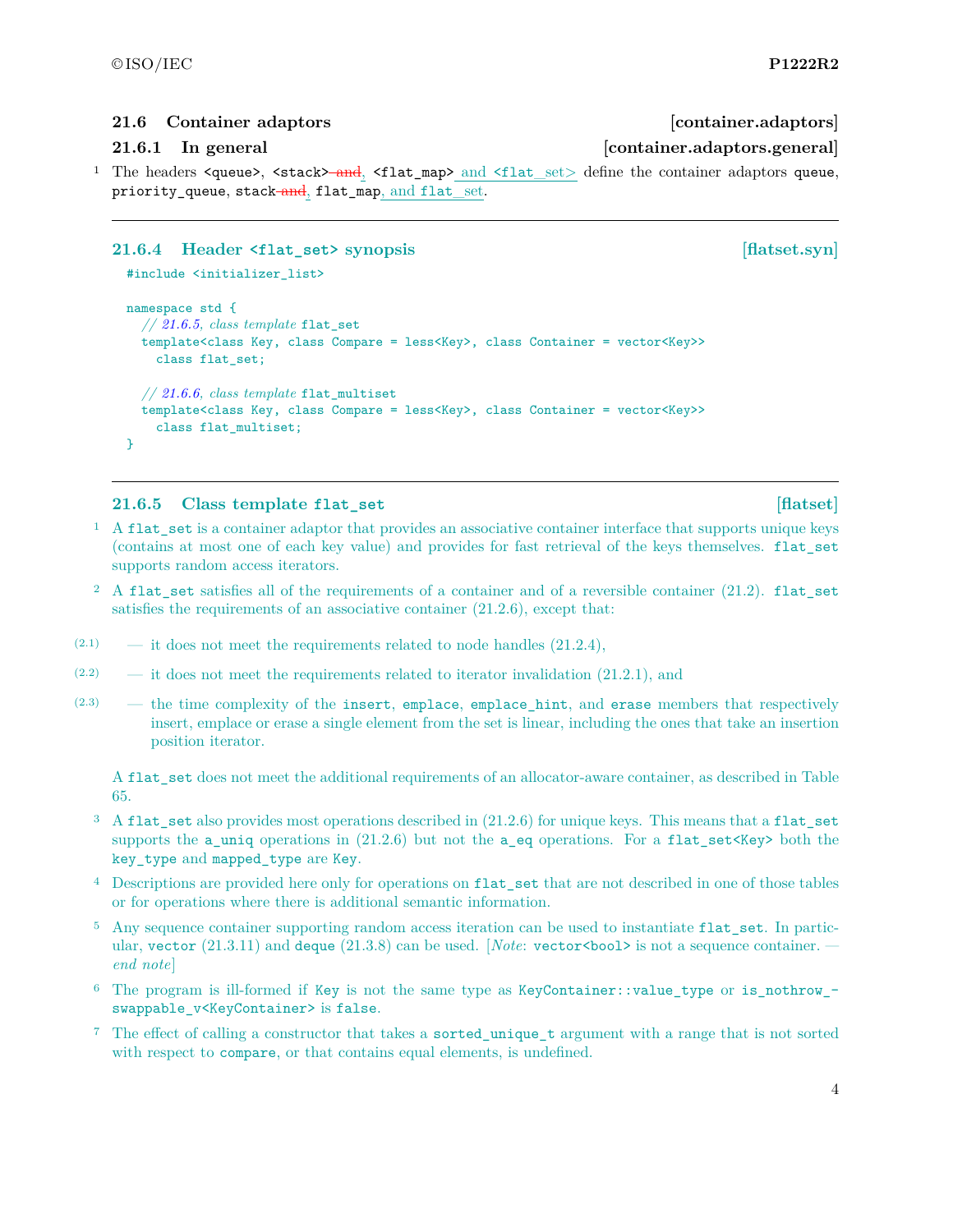# **21.6.5.1 Definition [flatset.defn]**

```
namespace std {
 template <class Key, class Compare = less<Key>, class KeyContainer = vector<Key>>
 class flat_set {
 public:
   // types:
   using key_type = Key;using key_compare = Compare;
   using value_type = Key;
   using value_compare
   using reference = value_type\;
   using const_reference = const value_type &;
   using size_type = size_t;
   using difference_type
   using iterator = implementation-defined; // see 21.2
    using const_iterator = implementation-defined ; // see 21.2
    using reverse_iterator = std::reverse\_iterator\times;using const_reverse_iterator = std::reverse_iterator<const_iterator>;
   using container_type = KeyContainer;
   // 21.6.5.2, construct/copy/destroy
   flat_set() : flat_set(key_compare()) { }
   explicit flat_set(container_type);
   template <class Alloc>
     flat_set(const container_type& cont, const Alloc& a);
   explicit flat_set(initializer_list<value_type> il)
     : flat_set(std::begin(il), std::end(il), key_compare()) { }
   flat_set(initializer_list<value_type> il, const key_compare& comp)
     : flat_set(std::begin(il), std::end(il), comp) { }
   template <class Alloc>
     flat_set(initializer_list<value_type> il, const Alloc& a);
   template <class Alloc>
     flat_set(initializer_list<value_type> il, const key_compare& comp,
              const Alloc& a);
   flat_set(sorted_unique_t, container_type cont)
     : c(std::move(cont)), compare(key_compare()) { }
   template <class Alloc>
     flat_set(sorted_unique_t s, const container_type& cont, const Alloc& a);
   flat_set(sorted_unique_t s, initializer_list<value_type> il)
     : flat_set(s, std::begin(il), std::end(il), key_compare()) { }
   flat_set(sorted_unique_t s, initializer_list<value_type> il,
            const key_compare& comp)
     : flat_set(s, std::begin(il), std::end(il), comp) { }
   template <class Alloc>
     flat_set(sorted_unique_t s, initializer_list<value_type> il,
             const Alloc& a);
   template<class Alloc>
   flat_set(sorted_unique_t s, initializer_list<value_type> il,
            const key_compare& comp, const Alloc& a);
   explicit flat_set(const key_compare& comp)
     : c(), compare(comp) { }
   template <class Alloc>
```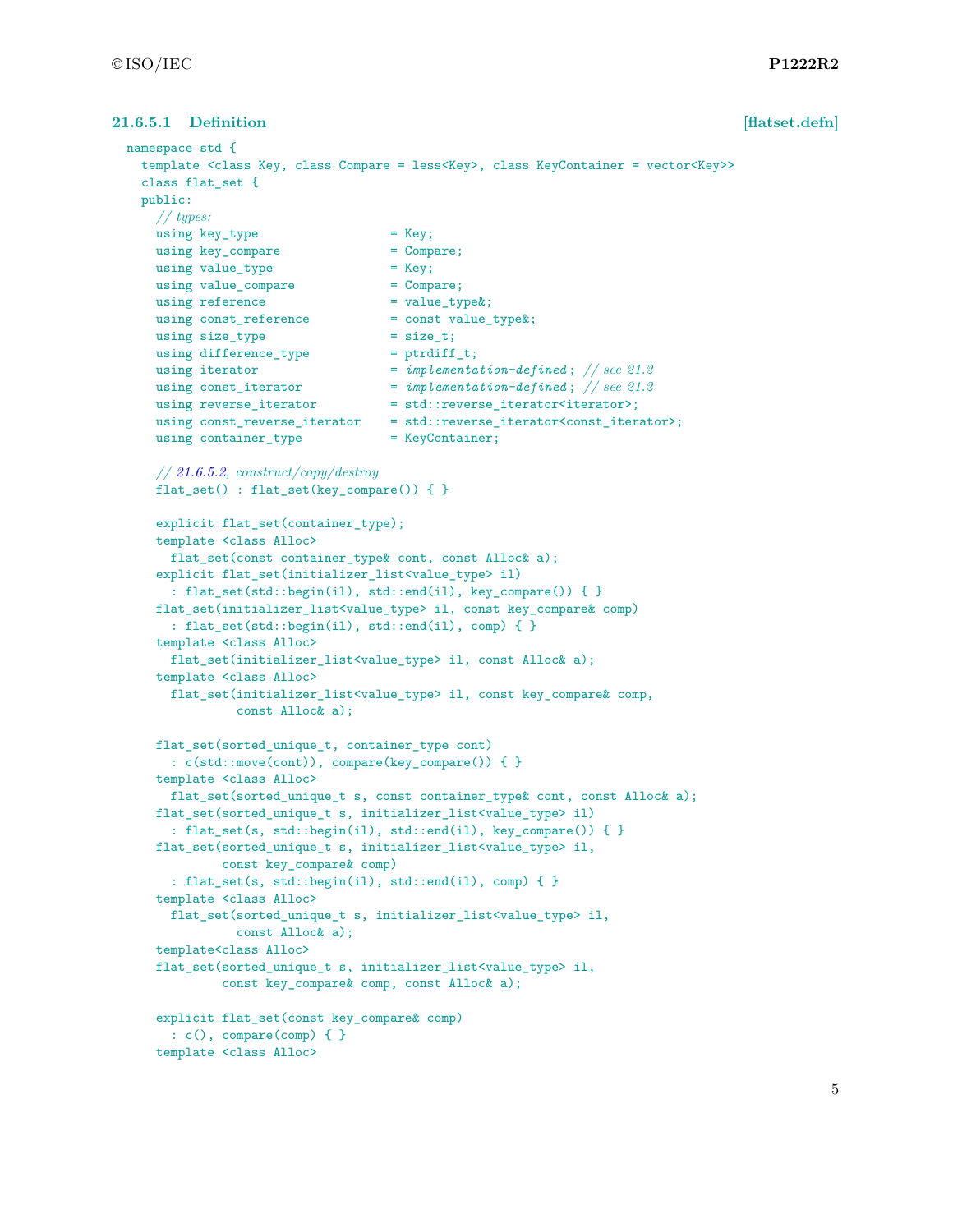```
flat set(const key compare& comp, const Alloc&);
template <class Alloc>
  explicit flat_set(const Alloc& a);
template <class InputIterator>
  flat_set(InputIterator first, InputIterator last,
           const key_compare& comp = key_compare())
    : c(), compare(comp)
    { insert(first, last); }
template <class InputIterator, class Alloc>
 flat_set(InputIterator first, InputIterator last,
           const key_compare& comp, const Alloc&);
template <class InputIterator, class Alloc>
 flat_set(InputIterator first, InputIterator last, const Alloc& a);
template <class InputIterator>
 flat_set(sorted_unique_t, InputIterator first, InputIterator last,
           const key_compare& comp = key_compare())
    : c(first, last), compare(comp) { }
template <class InputIterator, class Alloc>
 flat_set(sorted_unique_t, InputIterator first, InputIterator last,
           const key_compare& comp, const Alloc&);
template <class InputIterator, class Alloc>
 flat_set(sorted_unique_t s, InputIterator first, InputIterator last,
          const Alloc& a);
template <class Alloc>
  flat_set(flat_set&& m, const Alloc& a);
template<class Alloc>
 flat_set(const flat_set& m, const Alloc& a);
flat_set(initializer_list<key_type>&& il,
         const key_compare& comp = key_compare())
    : flat_set(il, comp) { }
template <class Alloc>
 flat_set(initializer_list<key_type>&& il,
           const key_compare& comp, const Alloc& a);
template <class Alloc>
 flat_set(initializer_list<key_type>&& il, const Alloc& a);
flat_set(sorted_unique_t s, initializer_list<key_type>&& il,
         const key_compare& comp = key_compare())
    : flat_set(s, il, comp) { }
template <class Alloc>
 flat_set(sorted_unique_t s, initializer_list<key_type>&& il,
           const key_compare& comp, const Alloc& a);
template <class Alloc>
 flat_set(sorted_unique_t s, initializer_list<key_type>&& il,
           const Alloc& a);
flat_set& operator=(initializer_list<key_type>);
// iterators
```
iterator begin() noexcept; const iterator begin() const noexcept;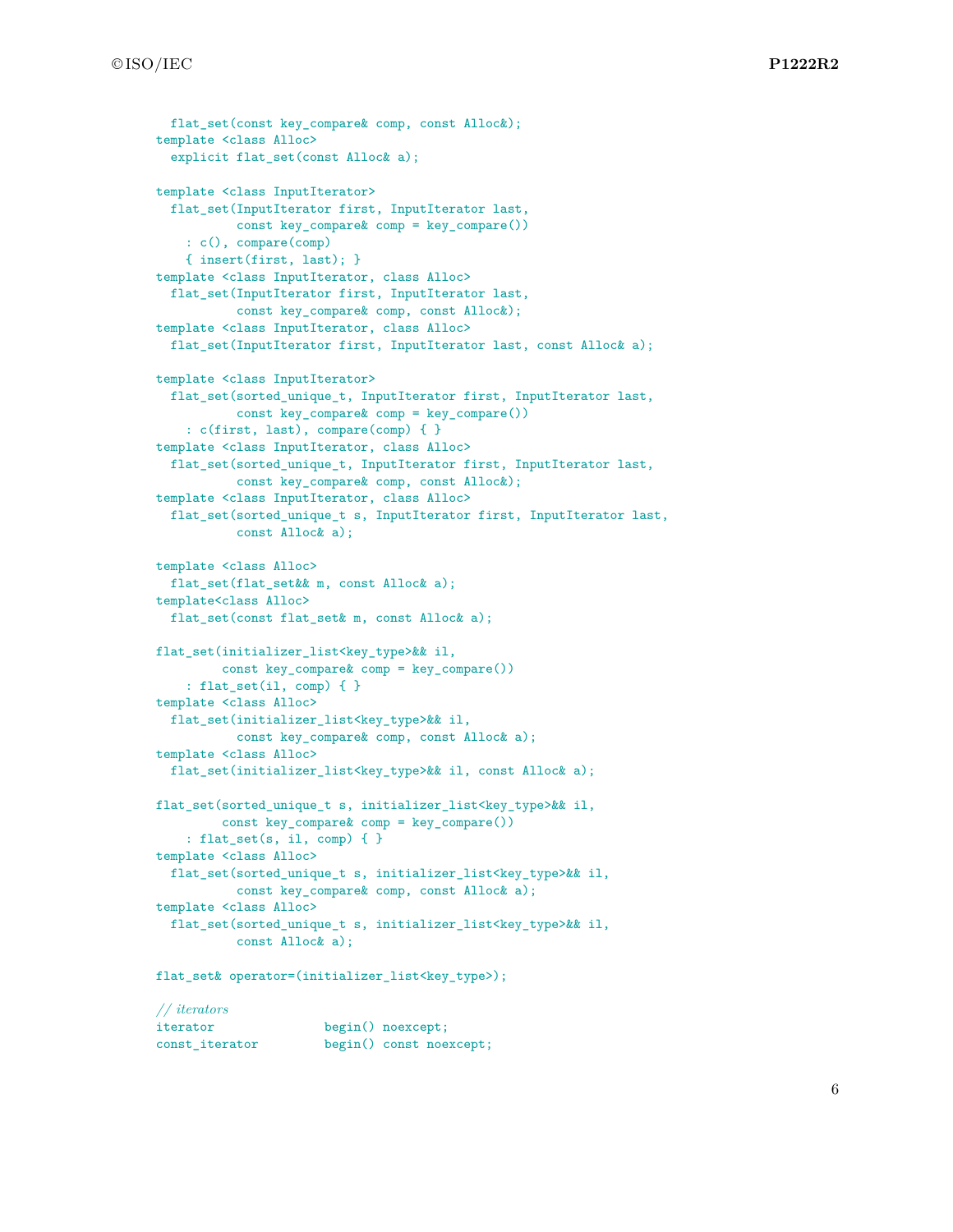```
iterator end() noexcept;
const_iterator end() const noexcept;
reverse_iterator rbegin() noexcept;
const_reverse_iterator rbegin() const noexcept;
reverse iterator rend() noexcept;
const_reverse_iterator rend() const noexcept;
const_iterator cbegin() const noexcept;
const_iterator cend() const noexcept;
const_reverse_iterator crbegin() const noexcept;
const_reverse_iterator crend() const noexcept;
// capacity
[[nodiscard]] bool empty() const noexcept;
size_type size() const noexcept;
size_type max_size() const noexcept;
// 21.6.5.3, modifiers
template <class... Args> pair<iterator, bool> emplace(Args&&... args);
template <class... Args>
  iterator emplace_hint(const_iterator position, Args&&... args);
pair<iterator, bool> insert(const value_type& x)
 { return emplace(x); }
pair<iterator, bool> insert(value_type&& x)
 { return emplace(std::move(x)); }
iterator insert(const_iterator position, const value_type& x)
  { return emplace_hint(position, x); }
iterator insert(const_iterator position, value_type&& x)
  { return emplace_hint(position, std::move(x)); }
template <class InputIterator>
  void insert(InputIterator first, InputIterator last);
template <class InputIterator>
  void insert(sorted_unique_t, InputIterator first, InputIterator last);
void insert(initializer_list<key_type> il)
  { insert(il.begin(), il.end()); }
void insert(sorted_unique_t s, initializer_list<key_type> il)
  { insert(s, il.begin(), il.end()); }
container_type extract() &&;
void replace(container_type&&);
iterator erase(iterator position);
iterator erase(const_iterator position);
size_type erase(const key_type& x);
iterator erase(const_iterator first, const_iterator last);
void swap(flat_set& fs) noexcept(is_nothrow_swappable_v<key_compare>);
void clear() noexcept;
// observers
key_compare key_comp() const;
```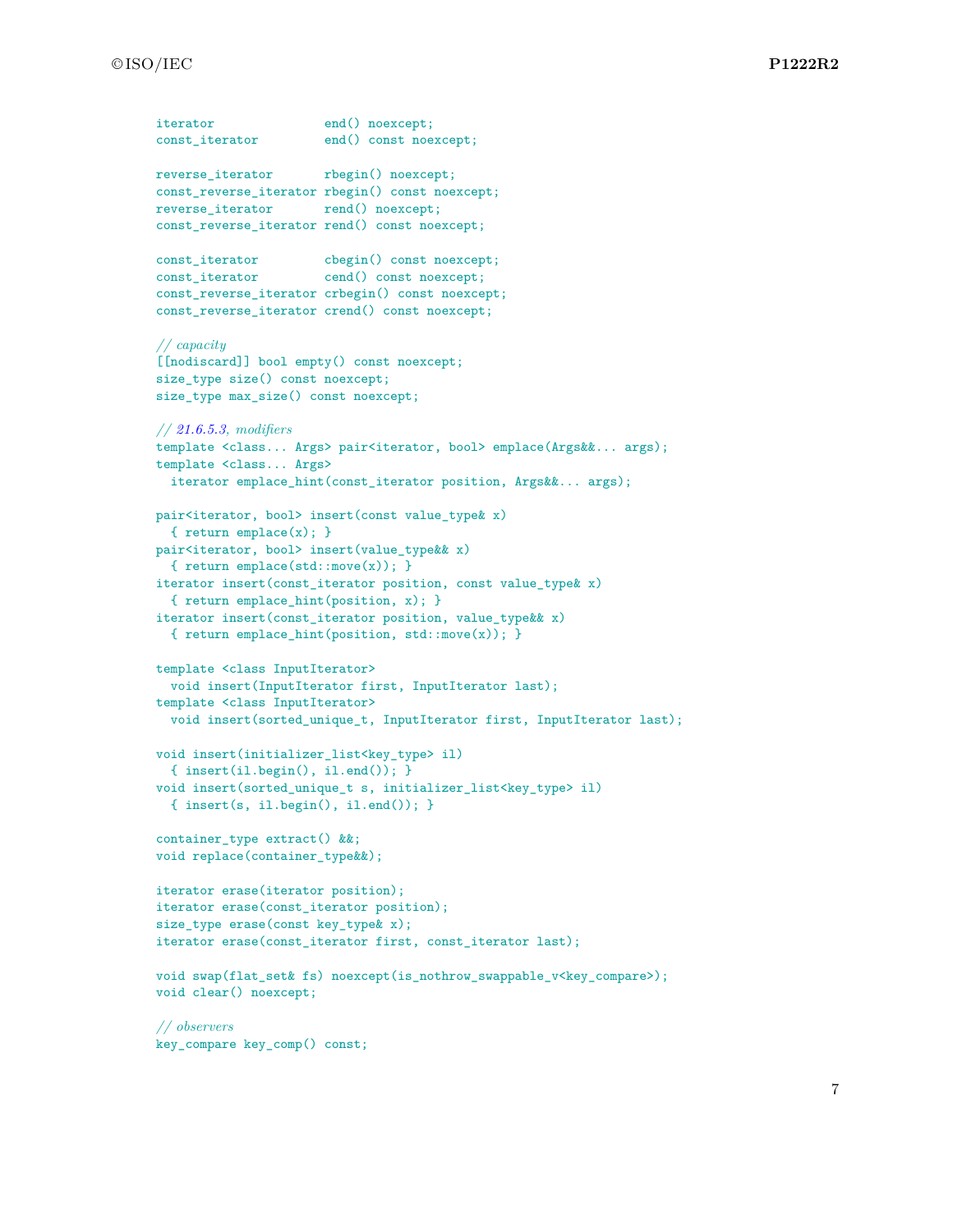```
value compare value comp() const;
  // set operations
  iterator find(const key_type& x);
  const_iterator find(const key_type& x) const;
  template <class K> iterator find(const K& x);
  template <class K> const_iterator find(const K& x) const;
  size_type count(const key_type& x) const;
  template <class K> size_type count(const K& x) const;
  bool contains(const key_type& x) const;
  template <class K> bool contains(const K& x) const;
  iterator lower_bound(const key_type& x);
  const_iterator lower_bound(const key_type& x) const;
  template <class K> iterator lower_bound(const K& x);
  template <class K> const_iterator lower_bound(const K& x) const;
  iterator upper_bound(const key_type& x);
  const_iterator upper_bound(const key_type& x) const;
  template <class K> iterator upper_bound(const K& x);
  template <class K> const_iterator upper_bound(const K& x) const;
  pair<iterator, iterator> equal_range(const key_type& x);
  pair<const_iterator, const_iterator> equal_range(const key_type& x) const;
  template <class K>
   pair<iterator, iterator> equal_range(const K& x);
  template <class K>
    pair<const_iterator, const_iterator> equal_range(const K& x) const;
  friend bool operator==(const flat_set& x, const flat_set& y)
    { return ranges::equal(x, y); }
  friend bool operator!=(const flat_set& x, const flat_set& y)
    { return !(x == y); }
  friend bool operator< (const flat_set& x, const flat_set& y)
    { return ranges::lexicographical_compare(x, y); }
  friend bool operator> (const flat_set& x, const flat_set& y)
    { return y < x; }
  friend bool operator<=(const flat_set& x, const flat_set& y)
    { return !(y \lt x); }
  friend bool operator>=(const flat_set& x, const flat_set& y)
    { return !(x < y); }
  friend void swap(flat_set& x, flat_set& y) noexcept(noexcept(x.swap(y))
    { return x.swap(y); }
private:
  container_type c; // exposition only
 key_compare compare; // exposition only
};
template<class InputIterator>
  using iter-value-type = remove_const_t<
    typename iterator_traits<InputIterator>::value_type>; // exposition only
```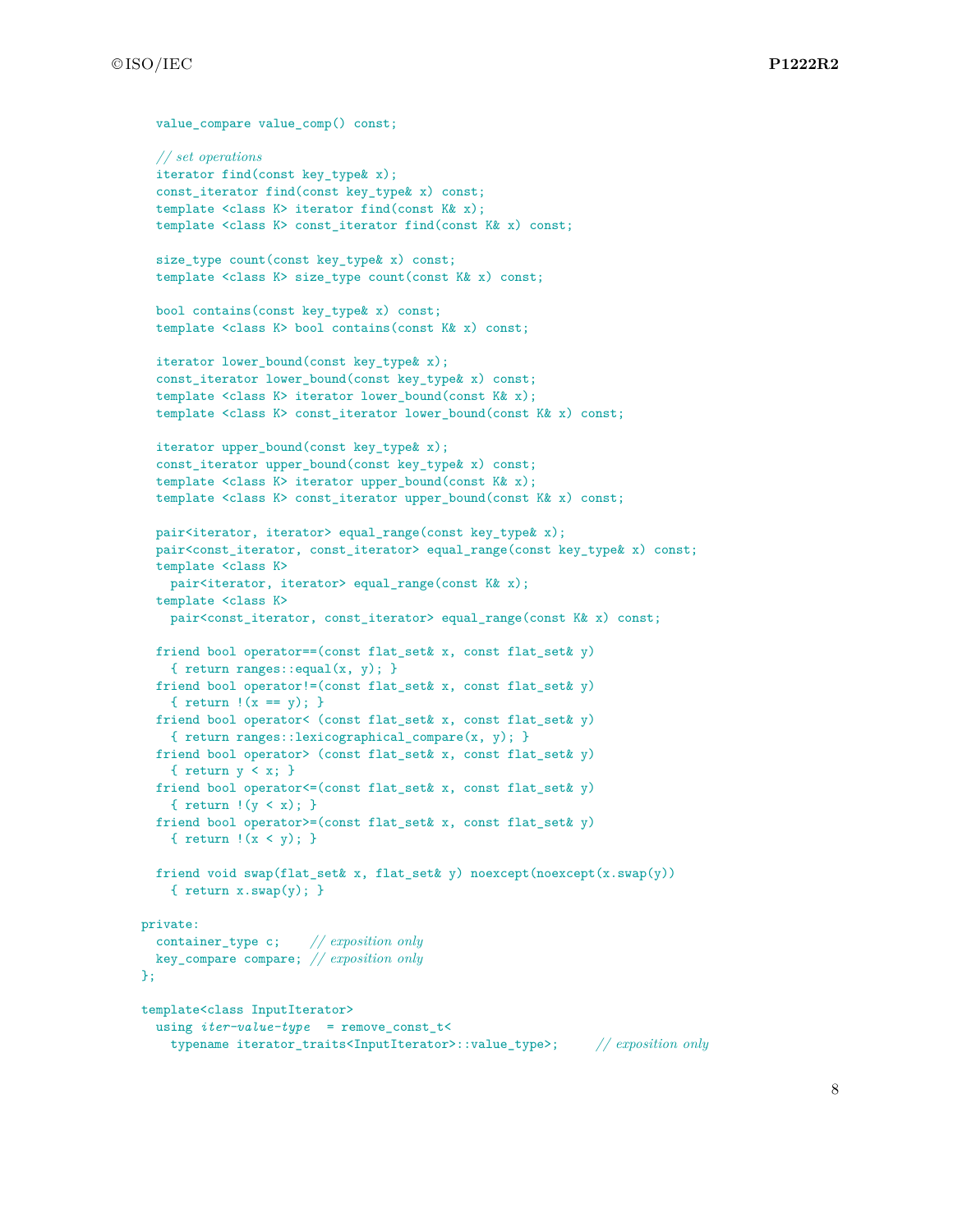```
template <class InputIterator, class Compare = less<iter-value-type <InputIterator>>>
 flat_set(InputIterator, InputIterator, Compare = Compare())
    -> flat_set<iter-value-type <InputIterator>, Compare>;
template <class InputIterator, class Compare = less<iter-value-type <InputIterator>>>
 flat set(sorted_unique_t, InputIterator, InputIterator, Compare = Compare())
    -> flat_set<iter-value-type <InputIterator>, Compare>;
template<class Key, class Compare = less<Key>>
 flat_set(initializer_list<Key>, Compare = Compare())
    -> flat_set<Key, Compare>;
template<class Key, class Compare = less<Key>>
 flat_set(sorted_unique_t,_initializer_list<Key>, Compare = Compare())
    -> flat_set<Key, Compare>;
```
### <span id="page-9-0"></span>**21.6.5.2 Constructors [flatset.cons]**

cont.size().

flat\_set(container\_type cont);

1 *Effects:* Initializes c with std::move(cont), value-initializes compare, sorts the range [begin(), end() ) with respect to compare, and finally erases the range [ranges::unique(\*this, compare),end());

<sup>2</sup> *Complexity:* Linear in *N* if cont is sorted with respect to compare and otherwise *N* log *N*, where *N* is

}

```
template <class Alloc>
 flat_set(const container_type& cont, const Alloc& a);
template <class Alloc>
 flat_set(initializer_list<value_type> il, const Alloc& a);
template <class Alloc>
 flat_set(initializer_list<value_type> il, const key_compare& comp,
          const Alloc& a);
template <class Alloc>
 flat_set(sorted_unique_t s, const container_type& cont, const Alloc& a);
template <class Alloc>
 flat_set(sorted_unique_t s, initializer_list<value_type> il,
          const Alloc& a);
template<class Alloc>
flat_set(sorted_unique_t s, initializer_list<value_type> il,
         const key_compare& comp, const Alloc& a);
template <class Alloc>
 flat_set(const key_compare& comp, const Alloc&);
template <class Alloc>
 explicit flat_set(const Alloc& a);
template <class InputIterator, class Alloc>
 flat_set(InputIterator first, InputIterator last,
           const key_compare& comp, const Alloc&);
template <class InputIterator, class Alloc>
 flat_set(InputIterator first, InputIterator last, const Alloc& a);
template <class InputIterator, class Alloc>
 flat_set(sorted_unique_t, InputIterator first, InputIterator last,
          const key_compare& comp, const Alloc&);
template <class InputIterator, class Alloc>
 flat_set(sorted_unique_t s, InputIterator first, InputIterator last,
```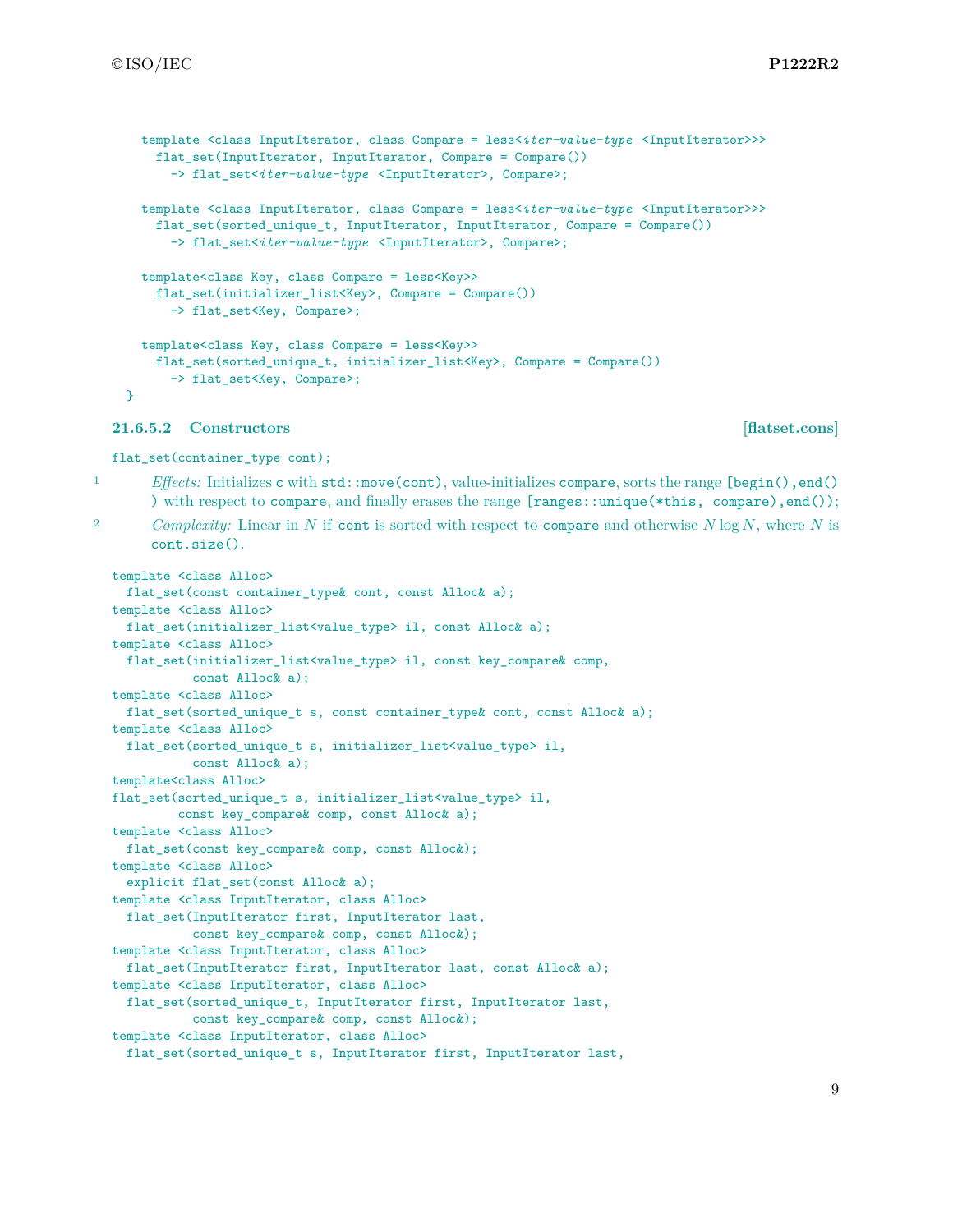```
const Alloc& a);
template <class Alloc>
 flat_set(flat_set&& m, const Alloc& a);
template<class Alloc>
 flat_set(const flat_set& m, const Alloc& a);
template <class Alloc>
 flat_set(initializer_list<key_type>&& il,
           const key_compare& comp, const Alloc& a);
template <class Alloc>
 flat_set(initializer_list<key_type>&& il, const Alloc& a);
template <class Alloc>
 flat_set(sorted_unique_t s, initializer_list<key_type>&& il,
           const key_compare& comp, const Alloc& a);
template <class Alloc>
 flat_set(sorted_unique_t s, initializer_list<key_type>&& il,
           const Alloc& a);
```
<sup>3</sup> *Constraints:* uses\_allocator\_v<key\_container\_type, Alloc> is true.

<sup>4</sup> *Effects:* Equivalent to the preceding constructors except that c is constructed with uses-allocator construction (19.10.8.2).

### <span id="page-10-0"></span>**21.6.5.3 Modifiers [flatset.modifiers]**

flat\_set& operator=(initializer\_list<value\_type> il);

<sup>1</sup> *Effects:* Equivalent to:

```
clear();
insert(il);
return *this;
```
template <class... Args> pair<iterator, bool> emplace(Args&&... args);

```
2 Constraints: key_type(std::forward<Args>(args)...) is well-formed.
```
<sup>3</sup> *Effects:* First, initializes a key\_type object t with std::forward<Args>(args)...; if the set already contains an element equivalent to t, \*this is unchanged. Otherwise, equivalent to:

auto it = std::lower\_bound(c.begin(), c.end(), t, compare); c.emplace(it, std::move(t));

<sup>4</sup> *Returns:* The bool component of the returned pair is true if and only if the insertion took place, and the iterator component of the pair points to the element equivalent to t.

```
template <class InputIterator>
  void insert(InputIterator first, InputIterator last);
```
*Effects:* Adds elements to c as if by:

```
for (; first != last; ++first) {
 c.insert(std::end(c), *first);
}
```
sorts the range of newly inserted elements with respect to compare; merges the resulting sorted range and the sorted range of pre-existing elements into a single sorted range; and finally erases the range [ranges::unique(\*this, compare),end()).

<sup>5</sup> *Complexity:*  $N + M \log M$ , where  $N$  is size() before the operation and  $M$  is distance (first, last).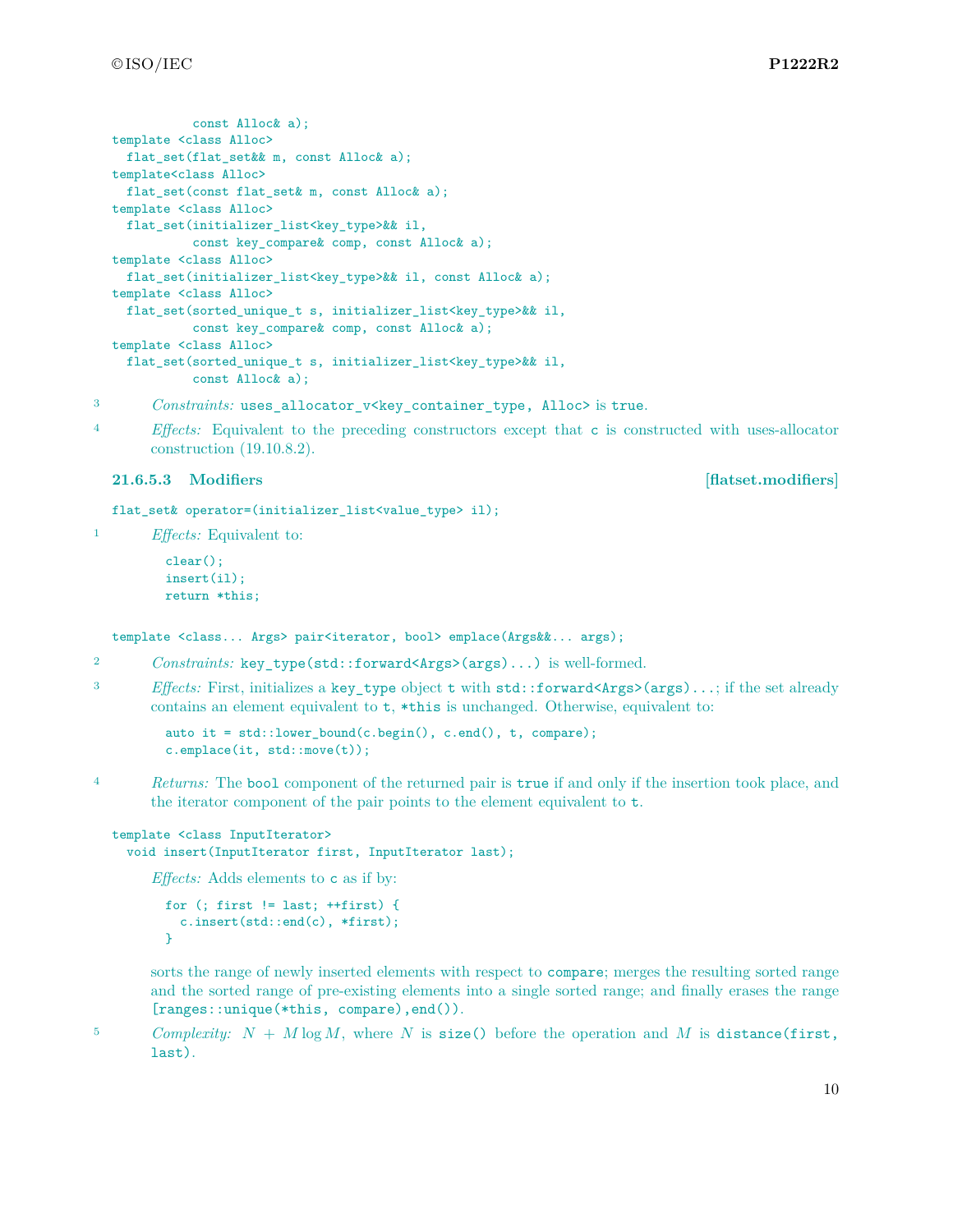### template <class InputIterator>

void insert(sorted\_unique\_t, InputIterator first, InputIterator last);

- <sup>6</sup> *Expects:* The range [first,last) is sorted with respect to compare.
- <sup>7</sup> *Effects:* Equivalent to: insert(first, last).
- <sup>8</sup> *Complexity:* Linear.

void swap(flat\_set& fs) noexcept(is\_nothrow\_swappable\_v<key\_compare>);

<sup>9</sup> *Effects:* Equivalent to:

```
using std::swap;
swap(compare, fs.compare);
swap(c, fs.c);
```
container\_type extract() &&;

10 *Returns:* std:: $\frac{1}{2}$  *Effects:* \*this is emptied, even if the function is exited via exception.

void replace(container\_type&& cont);

- <sup>12</sup> *Expects:* The elements of cont are sorted with respect to compare.
- <sup>13</sup> *Effects:* Equivalent to:
	- $c = std::move(cont);$

### <span id="page-11-0"></span>**21.6.6 Class template flat\_multiset [flatmultiset]**

### <sup>1</sup> A flat multiset is a container adaptor that provides an associative container interface that supports equivalent keys (possibly containing multiple copies of the same key value) and provides for fast retrieval of the keys themselves. flat\_multiset supports random access iterators.

- <sup>2</sup> A flat\_multiset satisfies all of the requirements of a container and of a reversible container (21.2). flat\_ set satisfies the requirements of an associative container  $(21.2.6)$ , except that:
- $(2.1)$  it does not meet the requirements related to node handles  $(21.2.4)$ ,
- $(2.2)$  it does not meet the requirements related to iterator invalidation  $(21.2.1)$ , and
- $(2.3)$  the time complexity of the insert, emplace, emplace hint, and erase members that respectively insert, emplace or erase a single element from the set is linear, including the ones that take an insertion position iterator.

A flat multiset does not meet the additional requirements of an allocator-aware container, as described in Table 65.

- <sup>3</sup> A flat multiset also provides most operations described in (21.2.6) for equal keys. This means that a flat\_multiset supports the a\_eq operations in (21.2.6) but not the a\_uniq operations. For a flat\_ multiset<Key,T> the key\_type is Key and the value\_type is pair<const Key,T>.
- <sup>4</sup> Descriptions are provided here only for operations on flat\_multiset that are not described in one of those tables or for operations where there is additional semantic information.
- <sup>5</sup> Any sequence container supporting random access iteration can be used to instantiate flat\_multiset. In particular, vector  $(21.3.11)$  and deque  $(21.3.8)$  can be used. *[Note: vector <br/>bool*> is not a sequence container. *— end note*]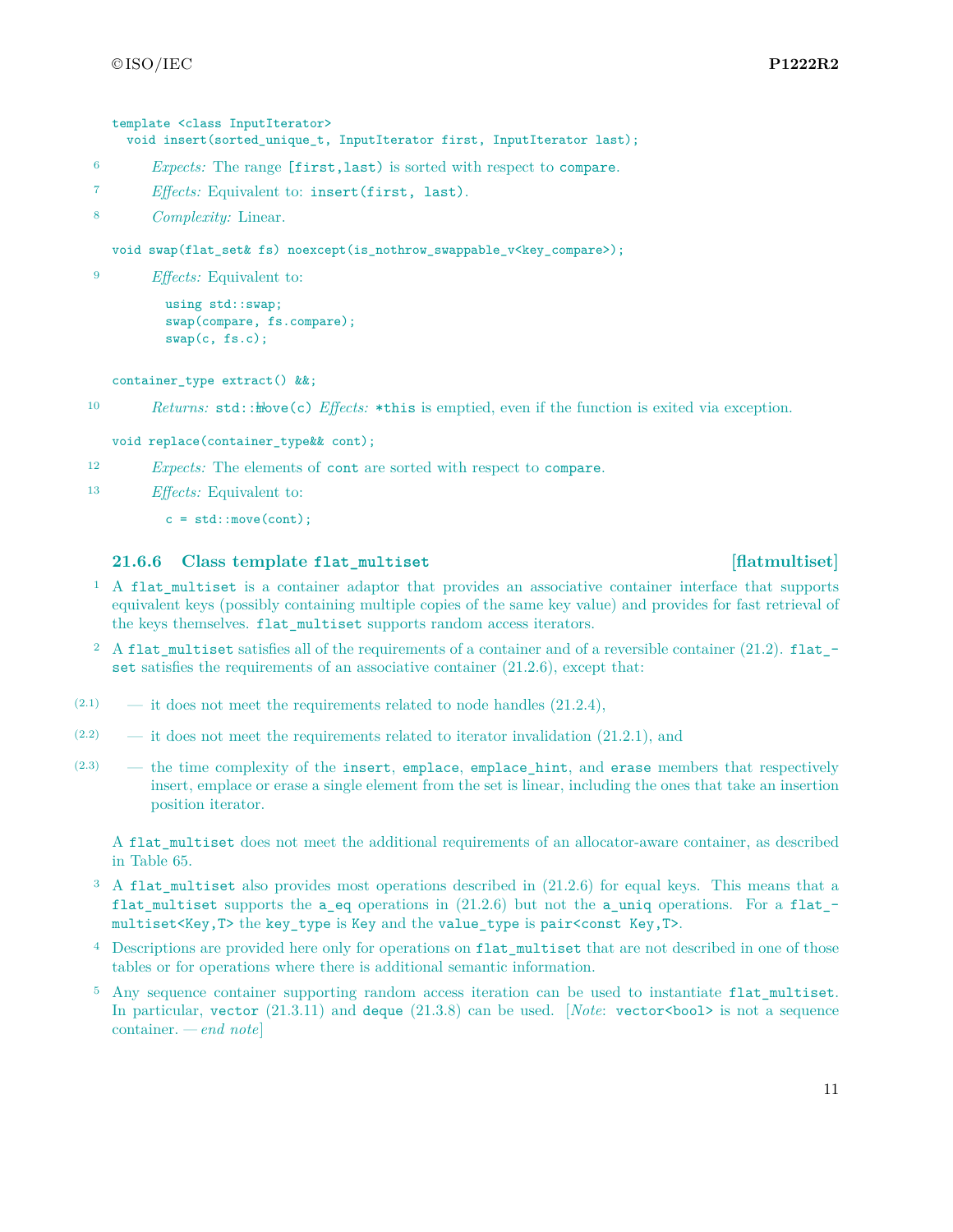- 6 The program is ill-formed if Key is not the same type as KeyContainer::value type or is nothrow swappable v<KeyContainer> is false.
- <sup>7</sup> The effect of calling a constructor that takes a sorted\_equivalent\_t argument with a container or containers that are not sorted with respect to value\_compare is undefined.

### **21.6.6.1** Definition **[flatmultiset.defn]**

```
template <class Key, class Compare = less<Key>, class KeyContainer = vector<Key>>
class flat_multiset {
 public:
   // types
   using key\_type = Key;
   using key_compare = Compare;
   using value_type = Key;
   using value_compare = Compare;
   using reference = value_type\&;using const_reference = const value_type&;
   using size_type = size_t;using difference_type = ptrdiff_t;
   using iterator = implementation-defined ; // see 21.2
    using const_iterator = implementation-defined ; // see 21.2
    using reverse_iterator = std::reverse\_iterator\times;using const_reverse_iterator = std::reverse_iterator<const_iterator>;
   using container_type = KeyContainer;
   // 21.6.6.2, construct/copy/destroy
   flat_multiset() : flat_multiset(key_compare()) { }
   explicit flat_multiset(container_type cont);
   template <class Alloc>
     flat_multiset(const container_type& cont, const Alloc& a);
   explicit flat_multiset(initializer_list<value_type> il)
     : flat_multiset(std::begin(il), std::end(il), key_compare()) { }
   flat_multiset(initializer_list<value_type> il, const key_compare& comp)
     : flat_multiset(std::begin(il), std::end(il), comp) { }
   template <class Alloc>
     flat_multiset(initializer_list<value_type> il, const Alloc& a);
   flat_multiset(initializer_list<value_type> il, const key_compare& comp,
                const Alloc& a);
   flat_multiset(sorted_equivalent_t, container_type cont)
     : c(std::move(cont)), compare(key_compare()) { }
   template <class Alloc>
     flat_multiset(sorted_equivalent_t, const container_type&, const Alloc&);
   flat_multiset(sorted_equivalent_t s, initializer_list<value_type> il)
     : flat_multiset(s, std::begin(il), std::end(il), key_compare()) { }
   flat_multiset(sorted_equivalent_t s, initializer_list<value_type> il,
                const key_compare& comp)
     : flat_multiset(s, std::begin(il), std::end(il), comp) { }
   template <class Alloc>
     flat_multiset(sorted_equivalent_t s, initializer_list<value_type> il,
                  const Alloc& a);
   template <class Alloc>
     flat multiset(sorted equivalent t s, initializer list<value type> il,
```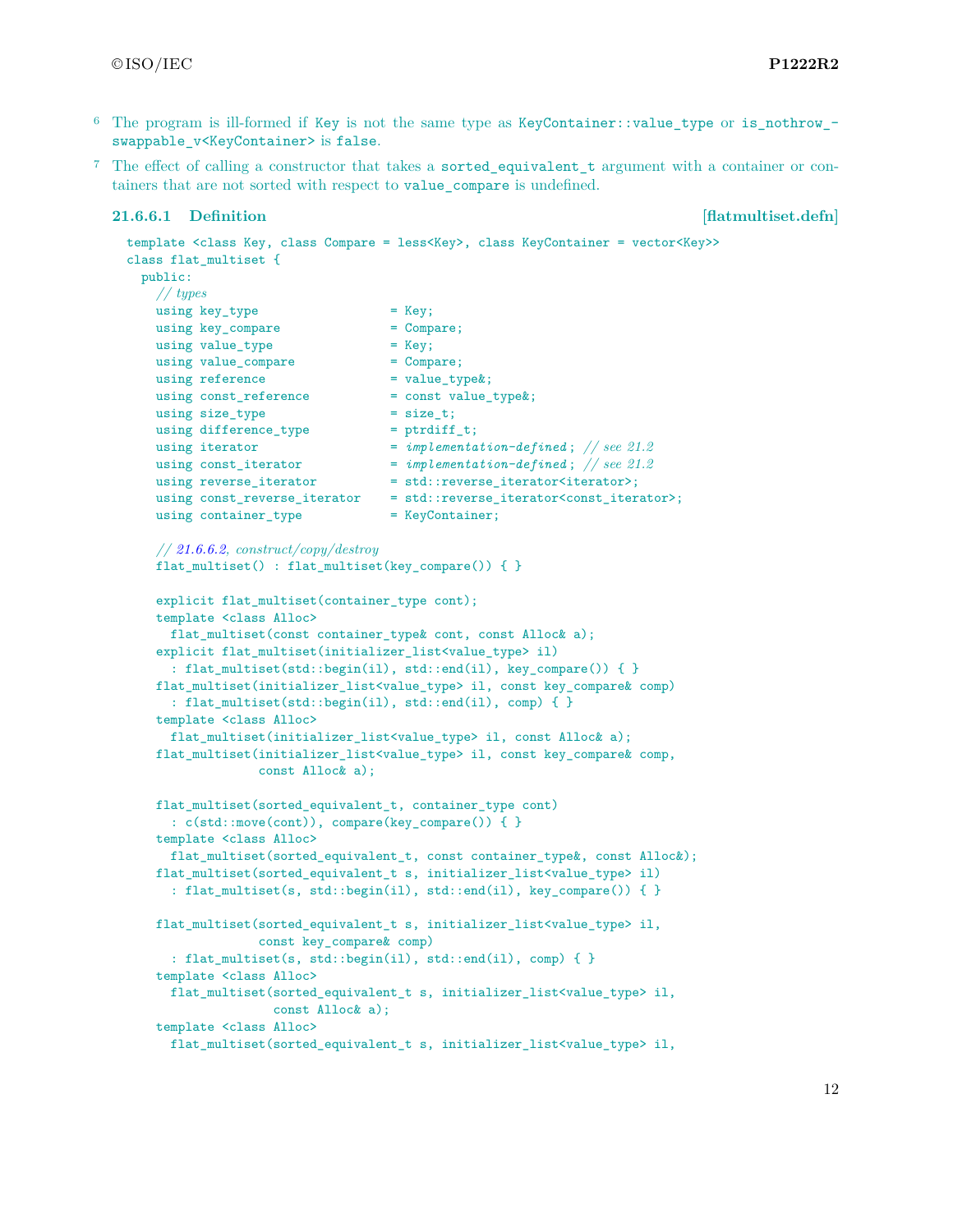```
const key compare& comp, const Alloc& a);
explicit flat_multiset(const key_compare& comp)
  : c(), compare(comp) { }
template <class Alloc>
  flat_multiset(const key_compare& comp, const Alloc&);
template <class Alloc>
  explicit flat_multiset(const Alloc& a);
template <class InputIterator>
  flat_multiset(InputIterator first, InputIterator last,
                const key_compare& comp = key_compare())
     : c(), compare(comp)
     { insert(first, last); }
template <class InputIterator, class Alloc>
  flat_multiset(InputIterator first, InputIterator last,
                const key_compare& comp, const Alloc&);
template <class InputIterator, class Alloc>
  flat_multiset(InputIterator first, InputIterator last,
                const Alloc& a);
template <class InputIterator>
  flat_multiset(sorted_equivalent_t, InputIterator first, InputIterator last,
                 const key_compare& comp = key_compare())
     : c(first, last), compare(comp) { }
template <class InputIterator, class Alloc>
  flat_multiset(sorted_equivalent_t, InputIterator first, InputIterator last,
                 const key_compare& comp, const Alloc&);
template <class InputIterator, class Alloc>
  flat_multiset(sorted_equivalent_t s, InputIterator first, InputIterator last,
                const Alloc& a);
template <class Alloc>
 flat_multiset(flat_multiset&& m, const Alloc& a);
template<class Alloc>
 flat_multiset(const flat_multiset& m, const Alloc& a);
flat_multiset(initializer_list<key_type>&& il,
              const key_compare& comp = key_compare())
  : flat_multiset(il, comp) { }
template <class Alloc>
  flat_multiset(initializer_list<key_type>&& il,
                const key_compare& comp, const Alloc& a);
template <class Alloc>
  flat_multiset(initializer_list<key_type>&& il, const Alloc& a);
flat_multiset(sorted_equivalent_t s, initializer_list<key_type>&& il,
              const key_compare& comp = key_compare())
     : flat_multiset(s, il, comp) { }
template <class Alloc>
  flat_multiset(sorted_equivalent_t s, initializer_list<key_type>&& il,
                 const key_compare& comp, const Alloc& a);
template <class Alloc>
  flat_multiset(sorted_equivalent_t s, initializer_list<key_type>&& il,
                 const Alloc& a);
```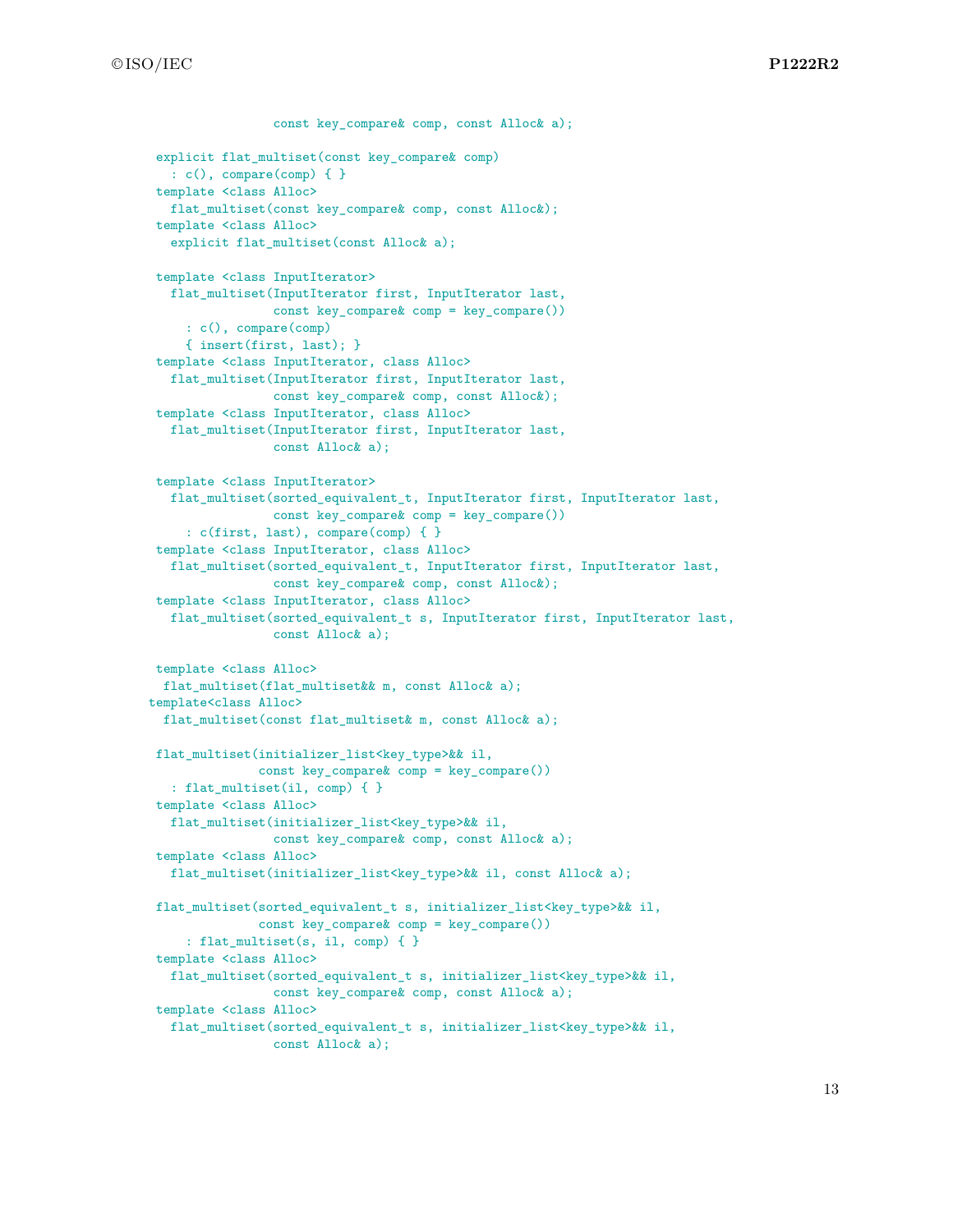©ISO/IEC **P1222R2**

flat\_multiset& operator=(initializer\_list<key\_type>);

```
// iterators
iterator begin() noexcept;
const iterator begin() const noexcept;
iterator end() noexcept;
const_iterator end() const noexcept;
reverse_iterator rbegin() noexcept;
const_reverse_iterator rbegin() const noexcept;
reverse_iterator rend() noexcept;
const_reverse_iterator rend() const noexcept;
const_iterator cbegin() const noexcept;
const_iterator cend() const noexcept;
const_reverse_iterator crbegin() const noexcept;
const_reverse_iterator crend() const noexcept;
// capacity
[[nodiscard]] bool empty() const noexcept;
size_type size() const noexcept;
size_type max_size() const noexcept;
// 21.6.6.3, modifiers
template <class... Args> iterator emplace(Args&&... args);
template <class... Args>
  iterator emplace_hint(const_iterator position, Args&&... args);
pair<iterator, bool> insert(const value_type& x)
  { return emplace(x); }
pair<iterator, bool> insert(value_type&& x)
  { return emplace(std::move(x)); }
iterator insert(const_iterator position, const value_type& x)
  { return emplace_hint(position, x); }
iterator insert(const_iterator position, value_type&& x)
  { return emplace_hint(position, std::move(x)); }
template <class InputIterator>
  void insert(InputIterator first, InputIterator last);
template <class InputIterator>
  void insert(sorted_equivalent_t, InputIterator first, InputIterator last);
void insert(initializer_list<key_type> il)
  { insert(il.begin(), il.end()); }
void insert(sorted_unique_t s, initializer_list<key_type> il)
  { insert(s, il.begin(), il.end()); }
container_type extract() &&;
void replace(container_type&&);
iterator erase(iterator position);
iterator erase(const_iterator position);
size_type erase(const key_type& x);
iterator erase(const_iterator first, const_iterator last);
```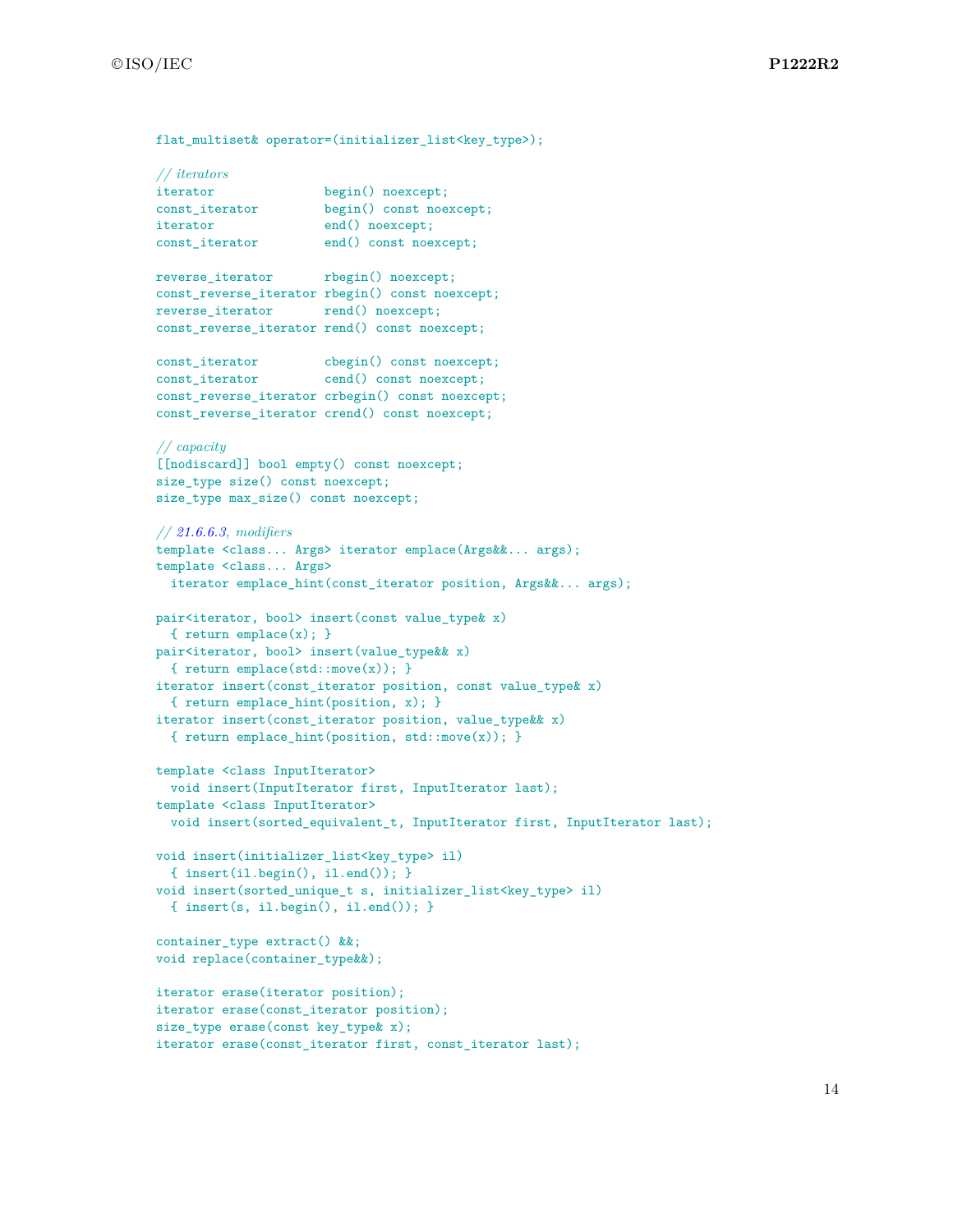```
void swap(flat_multiset& fms) noexcept(is_nothrow_swappable_v<key_compare>);
 void clear() noexcept;
  // observers
 key_compare key_comp() const;
 value_compare value_comp() const;
 // set operations
 iterator find(const key_type& x);
 const_iterator find(const key_type& x) const;
  template <class K> iterator find(const K& x);
  template <class K> const_iterator find(const K& x) const;
 size_type count(const key_type& x) const;
 template <class K> size type count(const K& x) const;
 bool contains(const key_type& x) const;
 template <class K> bool contains(const K& x) const;
 iterator lower_bound(const key_type& x);
 const_iterator lower_bound(const key_type& x) const;
 template <class K> iterator lower_bound(const K& x);
 template <class K> const_iterator lower_bound(const K& x) const;
 iterator upper_bound(const key_type& x);
 const_iterator upper_bound(const key_type& x) const;
  template <class K> iterator upper_bound(const K& x);
 template <class K> const_iterator upper_bound(const K& x) const;
 pair<iterator, iterator> equal_range(const key_type& x);
 pair<const_iterator, const_iterator> equal_range(const key_type& x) const;
 template <class K>
   pair<iterator, iterator> equal_range(const K& x);
 template <class K>
   pair<const_iterator, const_iterator> equal_range(const K& x) const;
 friend bool operator==(const flat_multiset& x, const flat_multiset& y)
    { return ranges::equal(x, y); }
 friend bool operator!=(const flat_multiset& x, const flat_multiset& y)
    { return !(x == y); }
 friend bool operator< (const flat_multiset& x, const flat_multiset& y)
    { return ranges::lexicographical_compare(x, y); }
 friend bool operator> (const flat_multiset& x, const flat_multiset& y)
   { return y < x; }
 friend bool operator<=(const flat_multiset& x, const flat_multiset& y)
    { return !(y < x); }
 friend bool operator>=(const flat_multiset& x, const flat_multiset& y)
    { return !(x < y); }
 friend void swap(flat_multiset& x, flat_multiset& y) noexcept(noexcept(x.swap(y))
    { return x.sum(y); }
private:
```

```
container_type c; // exposition only
```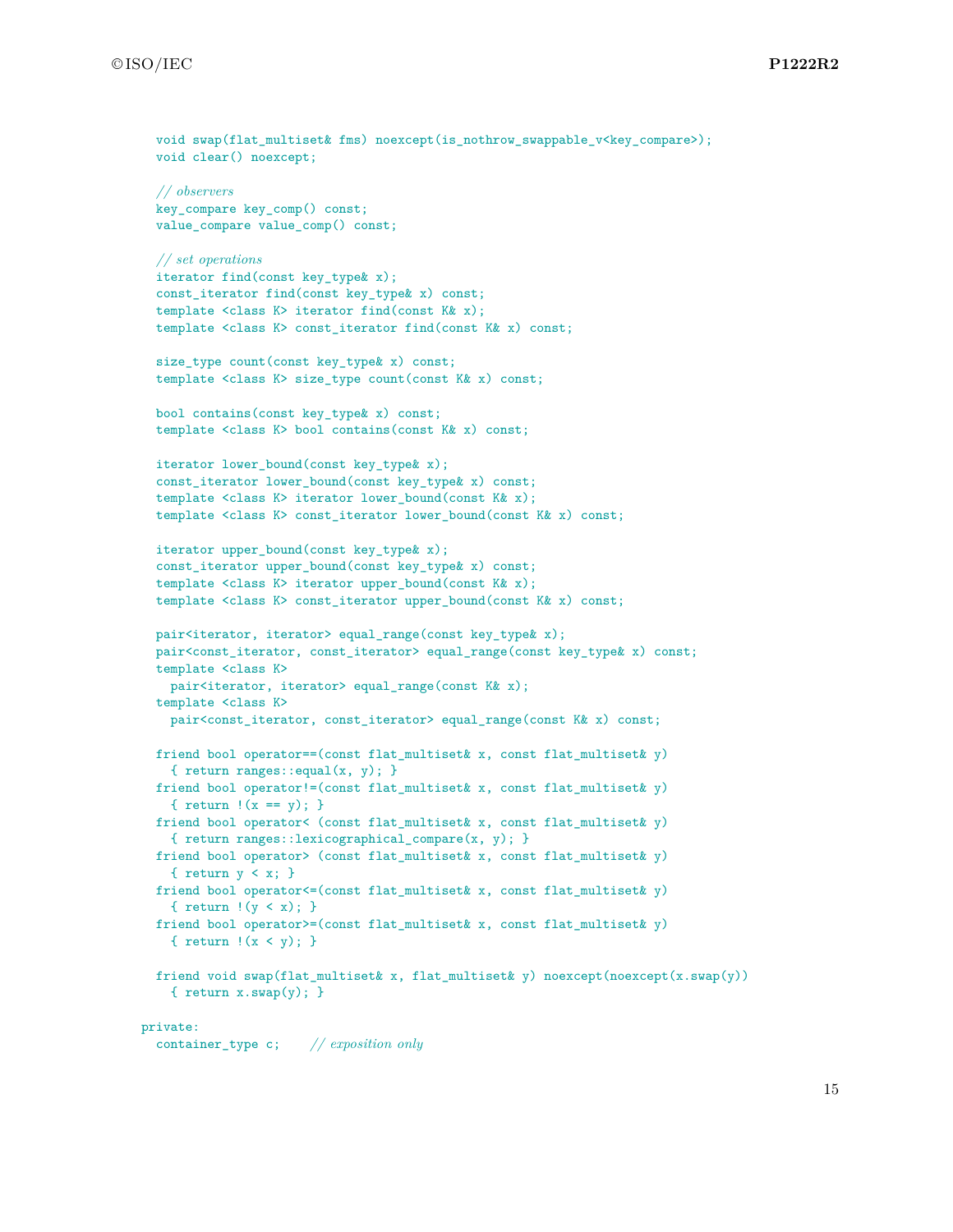```
key_compare compare; // exposition only
  \}:
  template<class InputIterator>
    using iter-value-type = remove_const_t<
      typename iterator_traits<InputIterator>::value_type>; // exposition only
  template <class InputIterator, class Compare = less<iter-value-type <InputIterator>>>
    flat_multiset(InputIterator, InputIterator, Compare = Compare())
      -> flat_multiset<iter-value-type <InputIterator>, iter-value-type <InputIterator>, Compare>;
  template <class InputIterator, class Compare = less<iter-value-type <InputIterator>>>
    flat_multiset(sorted_equivalent_t, InputIterator, InputIterator, Compare = Compare())
      -> flat_multiset<iter-value-type <InputIterator>, iter-value-type <InputIterator>, Compare>;
  template<class Key, class Compare = less<Key>>
    flat_multiset(initializer_list<Key>, Compare = Compare())
      -> flat_multiset<Key, Compare>;
 template<class Key, class Compare = less<Key>>
  flat_multiset(sorted_equivalent_t, initializer_list<Key>, Compare = Compare())
      -> flat_multiset<Key, Compare>;
}
```
### <span id="page-16-0"></span>**21.6.6.2 Constructors [flatmultiset.cons]**

flat\_multiset(container\_type cont);

- 1 *Effects:* Initializes c with std::move(cont), value-initializes compare, and sorts the range [begin(), end()) with respect to compare.
- <sup>2</sup> *Complexity:* Linear in *N* if cont is sorted with respect to compare and otherwise *N* log *N*, where *N* is cont.size().

```
template <class Alloc>
 flat_multiset(const container_type& cont, const Alloc& a);
template <class Alloc>
 flat_multiset(initializer_list<value_type> il, const Alloc& a);
flat_multiset(initializer_list<value_type> il, const key_compare& comp,
             const Alloc& a);
template <class Alloc>
 flat_multiset(sorted_equivalent_t, const container_type&, const Alloc&);
template <class Alloc>
 flat_multiset(sorted_equivalent_t s, initializer_list<value_type> il,
               const Alloc& a);
template <class Alloc>
 flat_multiset(sorted_equivalent_t s, initializer_list<value_type> il,
               const key_compare& comp, const Alloc& a);
template <class Alloc>
 flat_multiset(const key_compare& comp, const Alloc&);
template <class Alloc>
 explicit flat_multiset(const Alloc& a);
template <class InputIterator, class Alloc>
 flat_multiset(InputIterator first, InputIterator last,
               const key_compare& comp, const Alloc&);
template <class InputIterator, class Alloc>
 flat_multiset(InputIterator first, InputIterator last,
```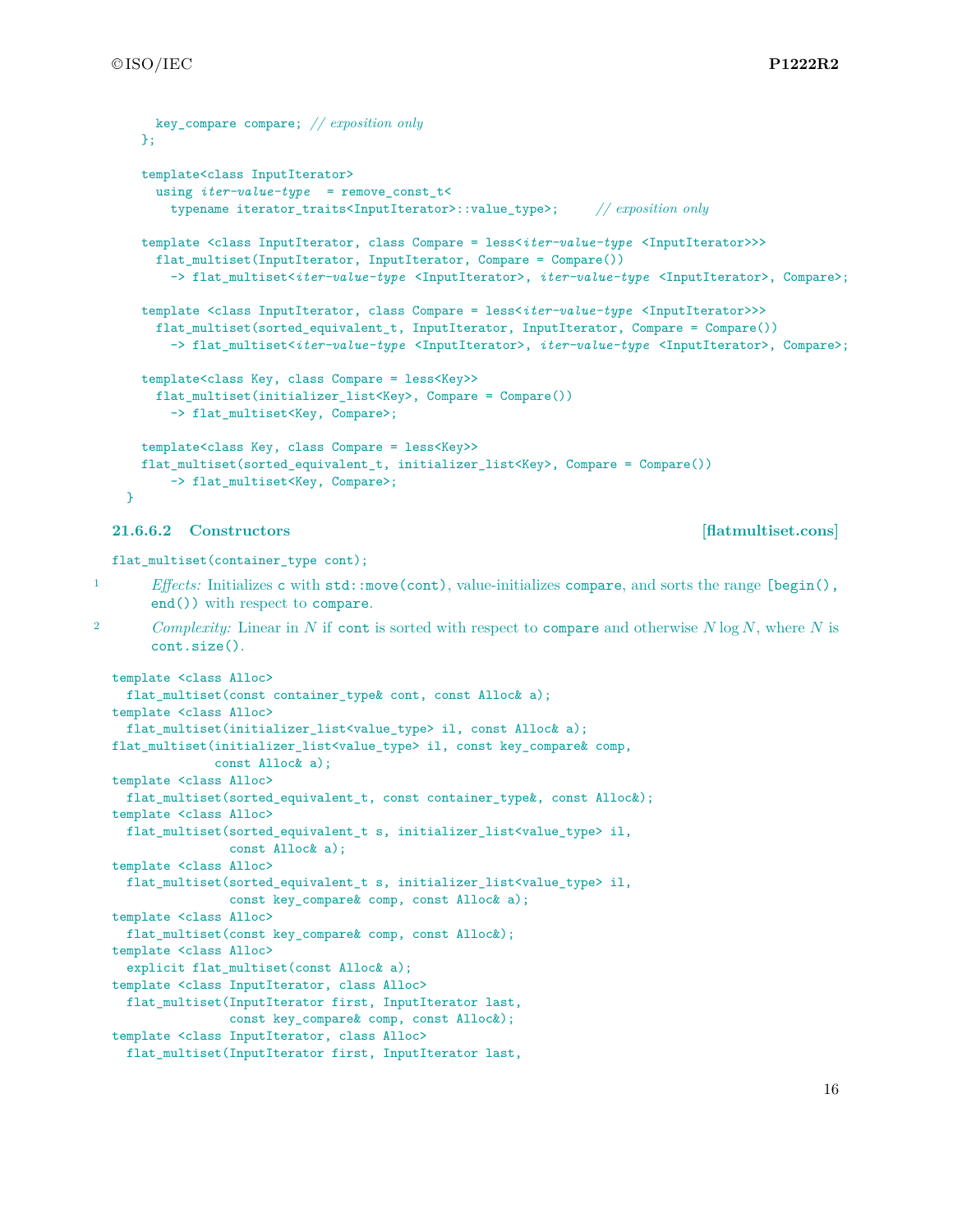```
const Alloc& a);
template <class InputIterator, class Alloc>
 flat_multiset(sorted_equivalent_t, InputIterator first, InputIterator last,
                const key_compare& comp, const Alloc&);
template <class InputIterator, class Alloc>
 flat_multiset(sorted_equivalent_t s, InputIterator first, InputIterator last,
               const Alloc& a);
template <class Alloc>
flat_multiset(flat_multiset&& m, const Alloc& a);
emplate<class Alloc>
flat_multiset(const flat_multiset& m, const Alloc& a);
template <class Alloc>
 flat_multiset(initializer_list<key_type>&& il,
               const key_compare& comp, const Alloc& a);
template <class Alloc>
 flat_multiset(initializer_list<key_type>&& il, const Alloc& a);
template <class Alloc>
 flat_multiset(sorted_equivalent_t s, initializer_list<key_type>&& il,
               const key_compare& comp, const Alloc& a);
template <class Alloc>
 flat_multiset(sorted_equivalent_t s, initializer_list<key_type>&& il,
                const Alloc& a);
```
3 *Constraints:* uses\_allocator\_v<key\_container\_type, Alloc> is true.

<sup>4</sup> *Effects:* Equivalent to the preceding constructors except that c is constructed with uses-allocator construction (19.10.8.2).

### <span id="page-17-0"></span>**21.6.6.3 Modifiers [flatmultiset.modifiers]**

flat\_multiset& operator=(initializer\_list<value\_type> il);

<sup>1</sup> *Effects:* Equivalent to:

```
clear();
insert(il);
return *this;
```
template <class... Args> iterator emplace(Args&&... args);

- <sup>2</sup> *Constraints:* key\_type(std::forward<Args>(args)...) is well-formed.
- <sup>3</sup> *Effects:* First, initializes a key\_type object t with std::forward<Args>(args)..., then inserts t as if by:

```
auto it = std::upper_bound(c.begin(), c.end(), t, compare);
c.emplace(it, std::move(t));
```
<sup>4</sup> *Returns:* An iterator that points to the inserted element.

```
template <class InputIterator>
 void insert(InputIterator first, InputIterator last);
```
*Effects:* Adds elements to c as if by:

```
for (; first != last; ++first) {
  c.insert(std::end(c), *first);
\mathbf{I}
```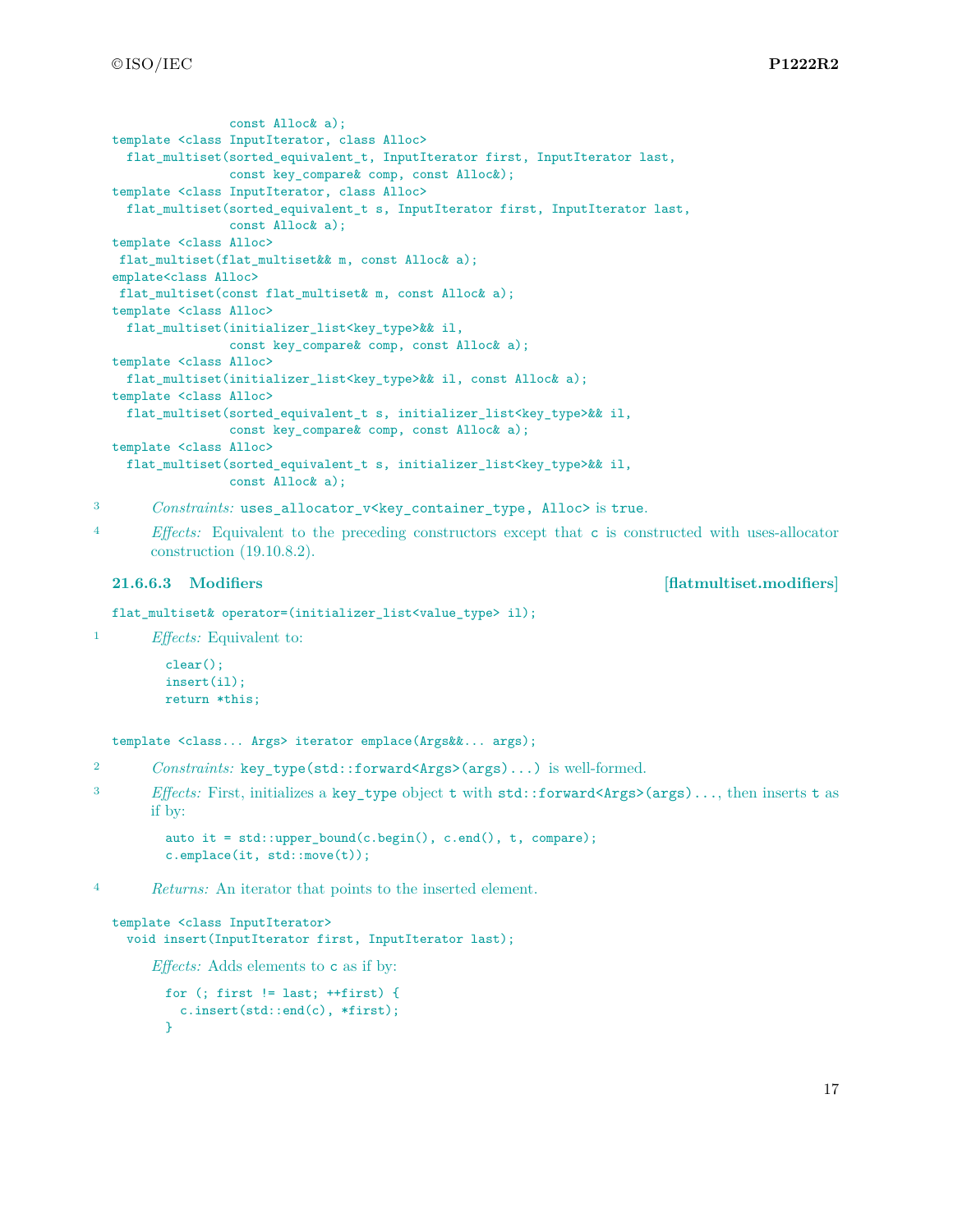sorts the range of newly inserted elements with respect to compare, and merges the resulting sorted range and the sorted range of pre-existing elements into a single sorted range.

 $5$  *Complexity:*  $N + M \log M$ , where  $N$  is size() before the operation and  $M$  is distance(first, last).

template <class InputIterator> void insert(sorted\_unique\_t, InputIterator first, InputIterator last);

- <sup>6</sup> *Expects:* The range [first,last) is sorted with respect to compare.
- <sup>7</sup> *Effects:* Equivalent to: insert(first, last).
- <sup>8</sup> *Complexity:* Linear.

void swap(flat\_multiset& fms) noexcept(is\_nothrow\_swappable\_v<key\_compare>);

<sup>9</sup> *Effects:* Equivalent to:

using std::swap; swap(compare, fms.compare); swap(c, fms.c);

container\_type extract() &&;

10 *Returns:* std:: $\text{the}(c)$  *Effects:* \*this is emptied, even if the function is exited via exception.

void replace(container\_type&& cont);

- <sup>12</sup> *Expects:* The elements of cont are sorted with respect to compare.
- <sup>13</sup> *Effects:* Equivalent to:
	- $c = std::move (cont);$